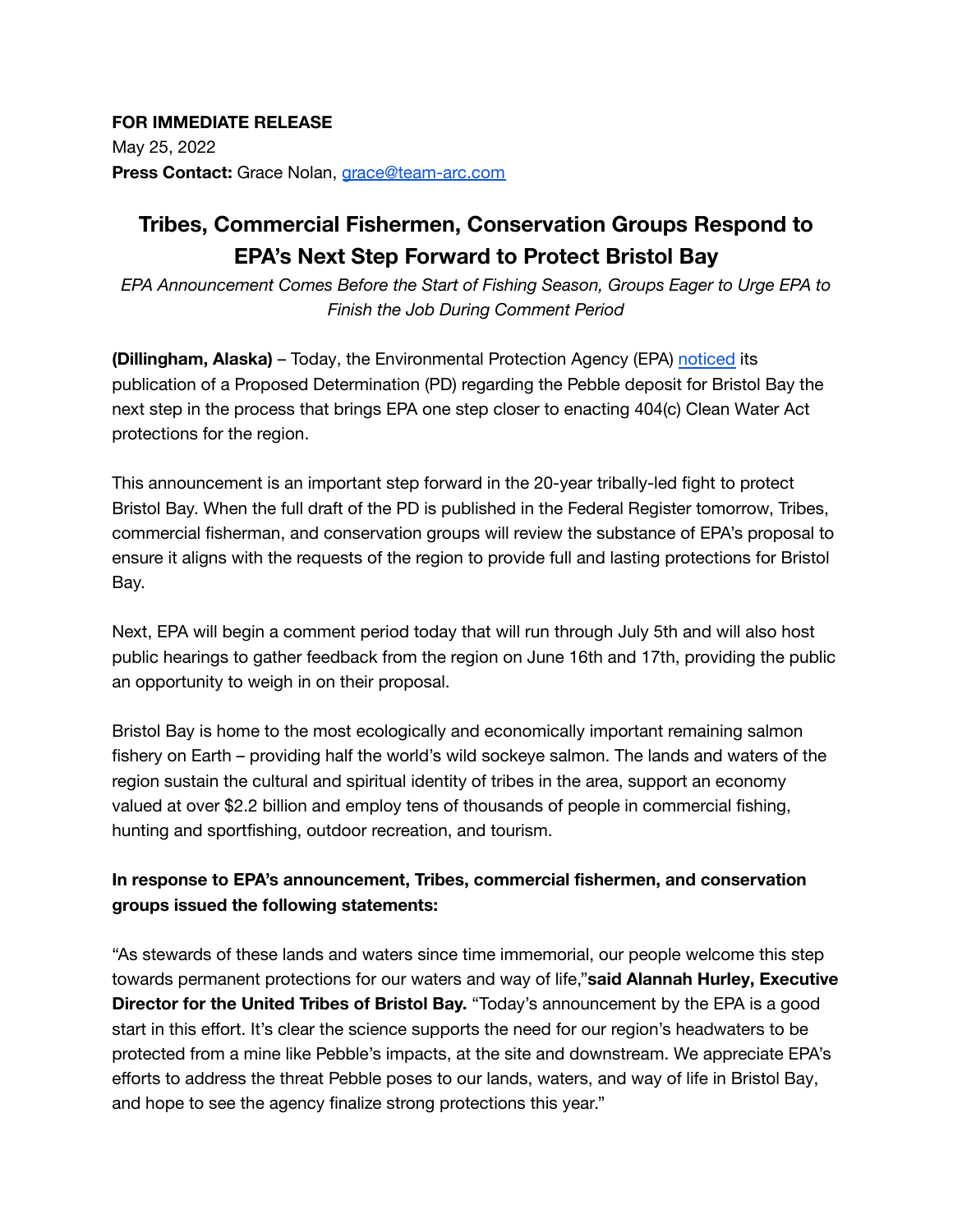"This is great news for all those preparing for what should be another incredible fishing season in Bristol Bay," **said Tim Bristol, Executive Director of SalmonState.** "Today's announcement is a key step towards what can and should be one of the Biden Administration's signature achievements, protection of the world's most productive and profitable wild salmon fishery.

"We welcome this essential step by EPA toward the protection of Bristol Bay from the threat of Pebble Mine. But make no mistake: We won't rest until EPA has completed the process and stopped this uniquely destructive project forever," **said Joel Reynolds, Western Director and Senior Attorney for the Natural Resources Defense Council.** "NRDC and its 3 million members and activists are eager to continue working with the Biden administration and EPA Administrator Regan to finally finish the job of protecting Bristol Bay this year.**"**

**"**Today's announcement is an important step toward protecting Bristol Bay from the Pebble Mine for good and we hope EPA will move quickly to finalize the 404(c) Clean Water Act process to enact durable, long-lasting protections for the region, as we have requested, as soon as possible," **said Katherine Carscallen, Director of Commercial Fishermen for Bristol Bay. "**With a predicted record-breaking fishing season kicking off shortly, it couldn't be more clear what is at stake if Pebble Mine were built: thousands of jobs, a sustainable economy, and an irreplaceable way of life are all on the line. For years Bristol Bay's fishermen have been asking the EPA to finalize Clean Water Act protections for our fishery and stop the Pebble Mine. Before we head out on our boats, we'll weigh in once again and urge the EPA to protect Bristol Bay's 2.2 billion dollar sustainable economy and the 15,000 jobs imperiled by the Pebble Mine."

Once the comment period concludes, EPA will take public input into account and release a Revised Determination (RD), before ultimately issuing their Final Determination– putting in place 404(c) Clean Water Act protections for Bristol Bay.

## **Additional Background:**

Bristol Bay plays a central role in the cultural and spiritual identity of tribes in the area, employs tens of thousands of people, and generates billions of dollars in economic activity annually. Yet, for decades, the region has been threatened by the proposed Pebble Mine—a large open pit mine intended to extract copper, gold, and molybdenum. If fully built, the mine would produce up to 10.2 billion tons of toxic waste that would remain on site forever.

Earlier this year, the Alaska Department of Fish and Game released its 2022 Bristol Bay Commercial Salmon Fishing Outlook. The report projects that more than 73.4 [million](http://www.adfg.alaska.gov/static/applications/dcfnewsrelease/1357155738.pdf) sockeye salmon will return to Bristol Bay this season—far exceeding last year's record-breaking